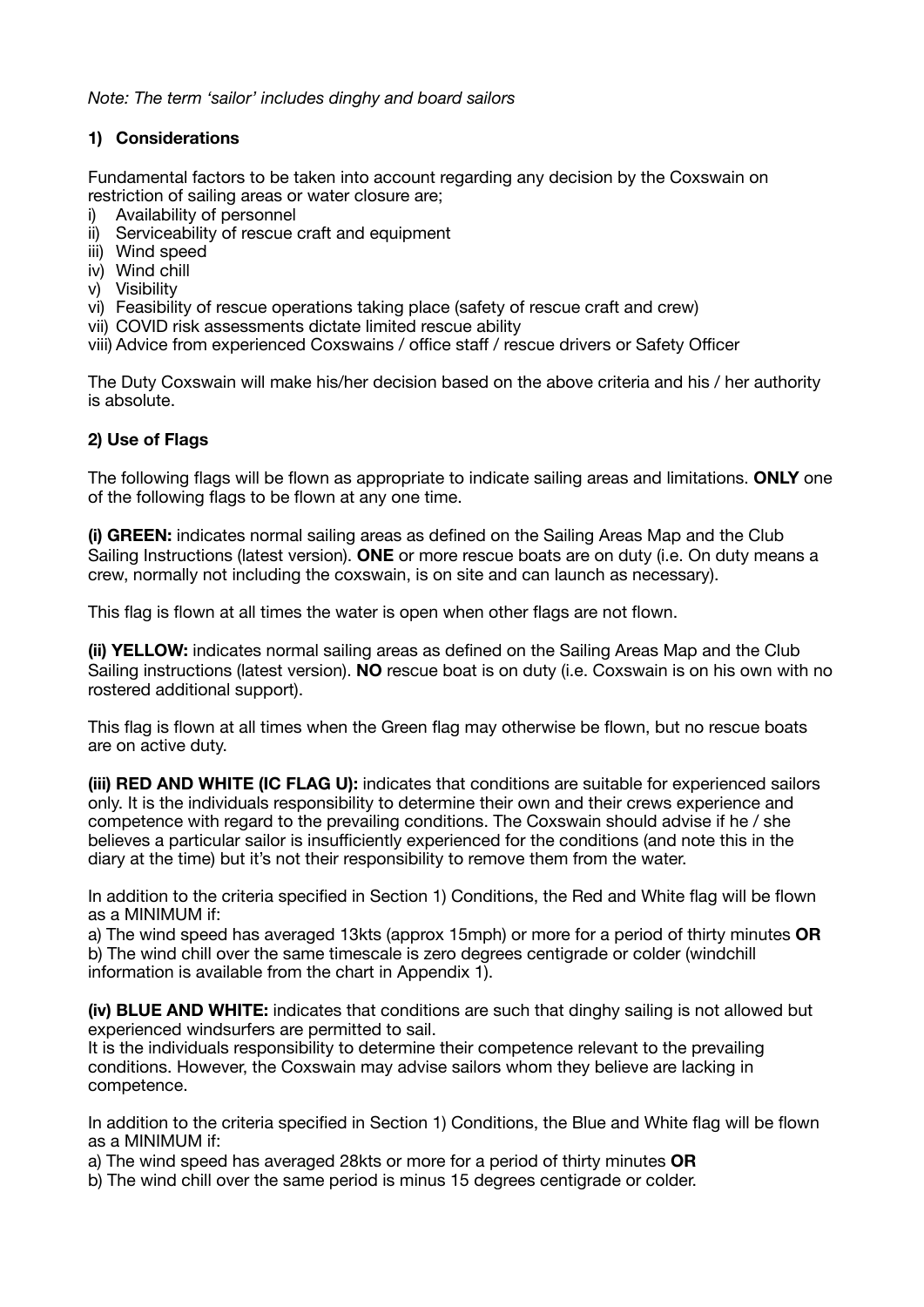**(v) RED:** The water is closed during advertised normal opening hours. N.B. This flag is also used to indicate normal closing time.

During normal opening hours, in addition to the criteria specified in Section 1) Conditions, the Red flag will be flown as a MINIMUM if:

a) The wind speed has averaged 35kts or more for a period of thirty minutes **OR**

b) The wind chill over the same timescale is minus 15 degrees centigrade or colder **OR**  c) Visibility, either because of fog, or bad, or rapidly failing light, is poor. Note that a reasonably

clear view of the north shore (approximately one mile) from the Coxswain's building is a minimum requirement **OR** 

d) Consideration may have to be given to closing the lake in the event of an impending electric storm **OR**

e) Water state will make rescue boat operations unsafe.

#### **Additional Flags**

**(i) RED AND YELLOW:** indicates that the water is open with restrictions. Sailing or windsurfing may be permitted on a case by case basis, and ideally this should be indicated on the Cafe screen or noticeboard. This flag may be flown with one of the previous 5 flags to indicate a basic opening status.

The flag may be used to allow groups with dedicated rescue cover, or restrict sailing to certain areas in high winds or low visibility.

Examples are:

a) **Red and Yellow:** The water is closed to all except those with permission from the Coxswain. b) **Blue and White over Red and Yellow:** The water is open to experienced windsurfers only, and sailors with permission from the Coxswain.

**(ii) BLACK:** indicates wet or dry suits must be worn. This will be flown in conjunction with at least one other flag.

The criteria for flying black flag are:

a) Between 1st November and 31st March, **and**

b) At other times when water temperature is below 5 degrees centigrade.

**(vii) GREEN AND BLUE:** indicates that sailors need to shower thoroughly and follow good hygiene practices as blue-green algae is present in high levels in the water. The blue/green algae warning triangles should also be placed at the slipways and any other public notices posted on noticeboards.

The criteria for flying the blue and green flag are that a warning has come from the Water Authority, usually via the Fishing Lodge staff who will also advise when the alert is over. See Appendix 3 for guidance on blue-green algae.

N.B. Some information about Leptospirosis is given at Appendix 5.

**NOTE: The criteria relating to sailing areas and flags are for guidance only. If, however, a combination of circumstances or conditions arise which, in the opinion of the Duty Coxswain, warrants closure on the grounds of safety, he / she has the authority to take that action and should record the decision taken.** 

#### **3) Routine water closure**

A sound signal may be made from shore 30 minutes before closure of the water and the red flag will be hoisted, after which no craft should launch and craft should start to return to shore. Two sound signals may be made to signify the final closure of the water.

#### **4) Emergency water closure**